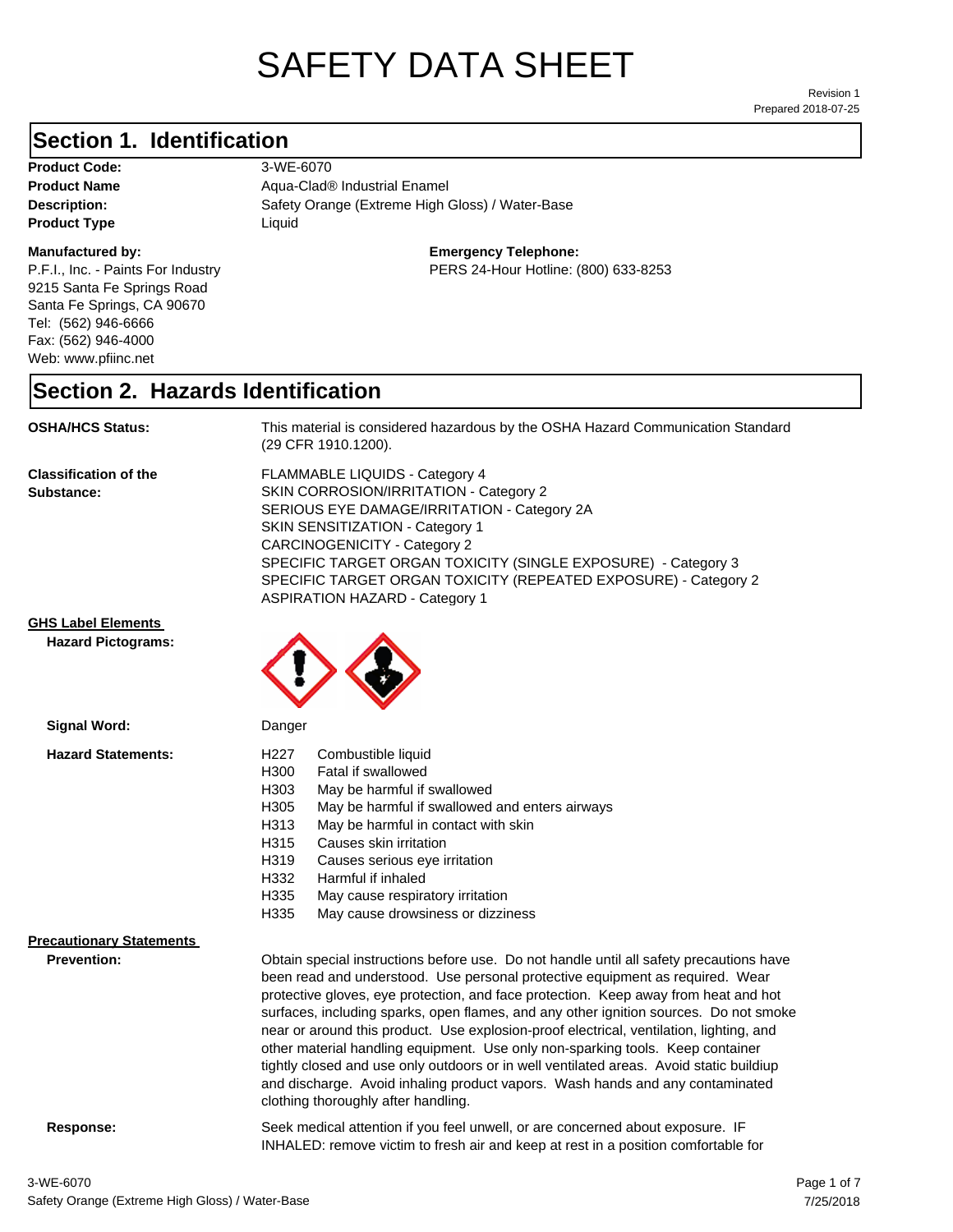| <b>Storage &amp; Disposal:</b>              | breathing. IF SWALLOWED: contact a poison control center or physician immediately.<br>Do not induce vomiting. IN CASE OF SKIN OR HAIR CONTACT: remove all<br>contaminated clothing, and wash skin with soap and water. If irritation or rash occurs,<br>get medical attention. IF IN EYES: rinse with copious amounts of water for several<br>minutes. Remove contact lenses, if present and easy to do so. If eye irritation persists,<br>seek medical attention.<br>Store in a locked and secure environment. Store in a cool, well ventilated area away<br>from direct sunlight and heat. Dispose of contents and container in accordance with all<br>local, regional, state, and federal regulations.                                                                                                                                                                                                                                                                                                                |
|---------------------------------------------|--------------------------------------------------------------------------------------------------------------------------------------------------------------------------------------------------------------------------------------------------------------------------------------------------------------------------------------------------------------------------------------------------------------------------------------------------------------------------------------------------------------------------------------------------------------------------------------------------------------------------------------------------------------------------------------------------------------------------------------------------------------------------------------------------------------------------------------------------------------------------------------------------------------------------------------------------------------------------------------------------------------------------|
| <b>Supplemental Label</b><br>Elements:      | Ensure adequate ventilation at all times when using this product and when sanding the<br>dried film. Wear an appropriate, NIOSH approved particulate respirator. Follow all<br>respirator manufacturer's directions for proper use. Abrading or sanding this product's<br>dried film may release crystalline silica which has been shown to cause lung damage<br>and may cause cancer following long term exposure. Rags, sandpaper, steel wool,<br>and other abrading materials or waste containing this product may spontaneously<br>combust when improperly disposed of. Product contains solvents which can cause<br>permanent brain and nervous system damage. Intentional misuse by concentrating<br>and inhaling the contents of this product can be harmful or fatal. Do not transfer<br>contents to another container.<br>PROPOSITION 65 WARNING: this product contains chemicals known to the State of<br>California to cause cancer and birth defects or other reproductive harm.<br>FOR INDUSTRIAL USE ONLY. |
| <b>Hazards not otherwise</b><br>classified: | None known.                                                                                                                                                                                                                                                                                                                                                                                                                                                                                                                                                                                                                                                                                                                                                                                                                                                                                                                                                                                                              |

# **Section 3. Composition/Information on Ingredients**

#### Chemical Name / CAS No

Ethylene Glycol Monobutyl Ether 111-76-2 10 to 20% Vapor Pressure: .11 kPa

## **Section 4. First Aid Measures**

| <b>Description of First Aid Measures</b> |                                                                                                                                                                                                                                                                                                                                                                                                                                                                                                                                                                                                                                                                                                                                                                                                                        |
|------------------------------------------|------------------------------------------------------------------------------------------------------------------------------------------------------------------------------------------------------------------------------------------------------------------------------------------------------------------------------------------------------------------------------------------------------------------------------------------------------------------------------------------------------------------------------------------------------------------------------------------------------------------------------------------------------------------------------------------------------------------------------------------------------------------------------------------------------------------------|
| <b>Eye Contact:</b>                      | Immediately flush eyes with copious amounts of water. Remove any contact lenses.<br>Rinse for at least 10 minutes. Get medical attention. Chemical burns must be treated<br>promptly by a physician.                                                                                                                                                                                                                                                                                                                                                                                                                                                                                                                                                                                                                   |
| Inhalation:                              | Remove victim to fresh air and maintain in a rest position comfortable for breathing. If<br>fumes are still present, all rescuers should wear appropriate respirators. If victim<br>exhibits irregular breathing, trained personnel should provide artificial respiration or<br>oxygen. Mouth-to-mouth resuscitation may be dangerous. If necessary, contact a<br>poison control center or physician immediately. If victim is unconscious, place in a<br>recovery position and seek medical help immediately. Maintain an open airway for the<br>victim.                                                                                                                                                                                                                                                              |
| <b>Skin Contact:</b>                     | Wash affected areas with soap and water. Remove contaminated clothing and shoes.<br>Continue to rinse the affected area for at least ten minutes. Get medical attention if<br>discomfort continues. Avoid further exposure in the event of any symptoms or<br>complaints.                                                                                                                                                                                                                                                                                                                                                                                                                                                                                                                                              |
| Ingestion:                               | If product is ingested, contact a poison control center or a physician immediately. Do<br>not induce vomitting. Rinse mouth with water and remove dentures, if any. Remove<br>victim to fresh air and keep at rest in a comfortable position to facilitate breathing. If<br>the victim is conscious and the product has been swallowed, provide small quantities of<br>water to drink. Cease if the victim feels sick, as vomitting may be dangerous.<br>Aspiration hazard if swallowed. This product can enter the lungs and cause damage.<br>If vomitting occurs, the head should be kept low so that vomit does not enter the lungs.<br>Never administer anything by mouth to an unconscious person. If unconscious, place<br>in a recovery position while medical attention is sought. Maintain an open airway for |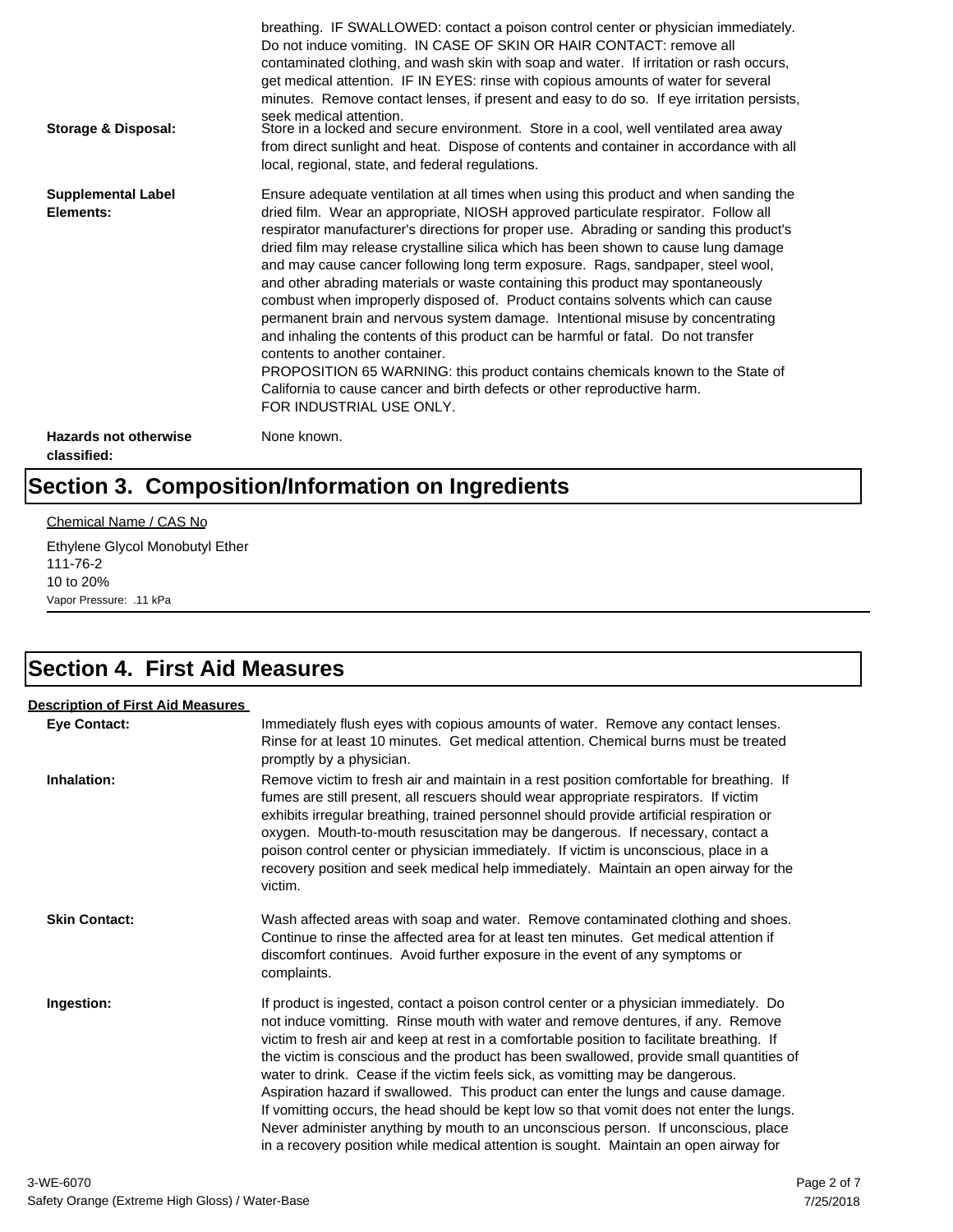|                                                              | the victim.                                                                                                                                                                                                                                                                                                                                                  |
|--------------------------------------------------------------|--------------------------------------------------------------------------------------------------------------------------------------------------------------------------------------------------------------------------------------------------------------------------------------------------------------------------------------------------------------|
| <b>Potential Acute Health Effects</b><br><b>Eye Contact:</b> | Causes serious eye irritation.                                                                                                                                                                                                                                                                                                                               |
| Inhalation:                                                  | Can cause central nervous system depression. May cause drowsiness and dizziness<br>as well as respiratory irritation.                                                                                                                                                                                                                                        |
| <b>Skin Contact:</b>                                         | Causes skin irritation. May cause an allergic skin reaction.                                                                                                                                                                                                                                                                                                 |
| Ingestion:                                                   | Can cause central nervous system depression. May be fatal if swallowed and allowed<br>to enter airways. Irritating to mouth, throat and stomach.                                                                                                                                                                                                             |
| <b>Over-Exposure Signs &amp; Symptoms</b>                    |                                                                                                                                                                                                                                                                                                                                                              |
| <b>Eye Contact:</b>                                          | Adverse symptoms may include: pain or irritation, watering, redness.                                                                                                                                                                                                                                                                                         |
| Inhalation:                                                  | Adverse symptoms may include: respiratory tract irritation, coughing, nausea or<br>vomiting, headache, drowsiness or fatigue, dizziness or vertigo, unconsciousness.                                                                                                                                                                                         |
| <b>Skin Contact:</b>                                         | Adverse symptoms may include: irritation, redness.                                                                                                                                                                                                                                                                                                           |
| Ingestion:                                                   | Adverse symptoms may include: nausea, vomiting.                                                                                                                                                                                                                                                                                                              |
|                                                              | Indication of immediate medical attention and special treatment needed                                                                                                                                                                                                                                                                                       |
| <b>Notes to Physician:</b>                                   | Treat symptomatically. Contact poison treatment specialists if large quantities have<br>been ingested or inhaled.                                                                                                                                                                                                                                            |
| <b>Specific Treatments:</b>                                  | None specified.                                                                                                                                                                                                                                                                                                                                              |
| <b>Protection of First Aid</b><br><b>Providers:</b>          | No action should be taken involving any personal risk or without proper training. If<br>fumes are still present, rescuers should wear appropriate respirators or a self<br>contained breathing apparatus. Mouth-to-mouth resuscitation may be dangerous for<br>the first aid provider. Wash all contaminated clothing with soap and water before<br>removal. |

# **Section 5. Fire Fighting Measures**

| Extinguishing Media                               |                                                                                                                                                                                                                                                                                                                                                                              |
|---------------------------------------------------|------------------------------------------------------------------------------------------------------------------------------------------------------------------------------------------------------------------------------------------------------------------------------------------------------------------------------------------------------------------------------|
| Suitable Media:                                   | Dry chemical, CO2, water spray (fog), foam, dry sand.                                                                                                                                                                                                                                                                                                                        |
| Unsuitable Media:                                 | Do not use water jet.                                                                                                                                                                                                                                                                                                                                                        |
| <b>Specific Hazards:</b>                          | Combustible liquid. Closed containers may explode when exposed to extreme heat as<br>a result of buildup of steam. Keep containers tightly closed and isolate from heat,<br>electrical equipment, sparks, and open flames. No unusual fire or explosion hazards<br>noted.                                                                                                    |
| <b>Special Firefighting</b><br><b>Procedures:</b> | Water may be used to cool closed containers to prevent pressure buildup and possible<br>autoignition or explosion. Evacuate area and fight fire from safe distance. Containers<br>may explode when heated. Firefighters should wear appropriate protective equipment<br>and self-contained breathing apparatus with a full face-piece operated in positive<br>pressure mode. |

# **Section 6. Accidental Release Measures**

| <b>Environmental Precautions:</b>                               | Avoid dispersal of spilled material and runoff from contacting soil, waterways, drains,<br>and sewers. Inform the relevant authorities if the product has caused environmental<br>pollution.                                                                                                                                                                                                              |             |
|-----------------------------------------------------------------|-----------------------------------------------------------------------------------------------------------------------------------------------------------------------------------------------------------------------------------------------------------------------------------------------------------------------------------------------------------------------------------------------------------|-------------|
| <b>Steps to be Taken if Material</b><br>is Released or Spilled: | Contain spilled liquid with sand or earth. Do not use combustible materials such as<br>sawdust. Eliminate all ignition sources and use explosion-proof equipment. Place<br>material in a container and dispose of according to local, regional, state, and federal<br>regulations. Ventilate area and remove product with inert absorbent and non-sparking<br>tools. Do not incinerate closed containers. |             |
| <b>Small Spills:</b>                                            | Stop leak if doing so can be done without risk. Remove containers from spill area.<br>Use non-sparking tools. Dilute with water and mop up if water-soluble. If not<br>water-soluble, absorb with inert dry material and place in appropriate waste container.<br>Dispose of via a licensed waste disposal contractor.                                                                                    |             |
| Large Spills:                                                   | Stop leak if doing so can be done without risk. Remove containers from spill area.<br>Use non-sparking tools. Approach the release from upwind. Prevent entry into                                                                                                                                                                                                                                        |             |
| 3-WE-6070                                                       |                                                                                                                                                                                                                                                                                                                                                                                                           | Page 3 of 7 |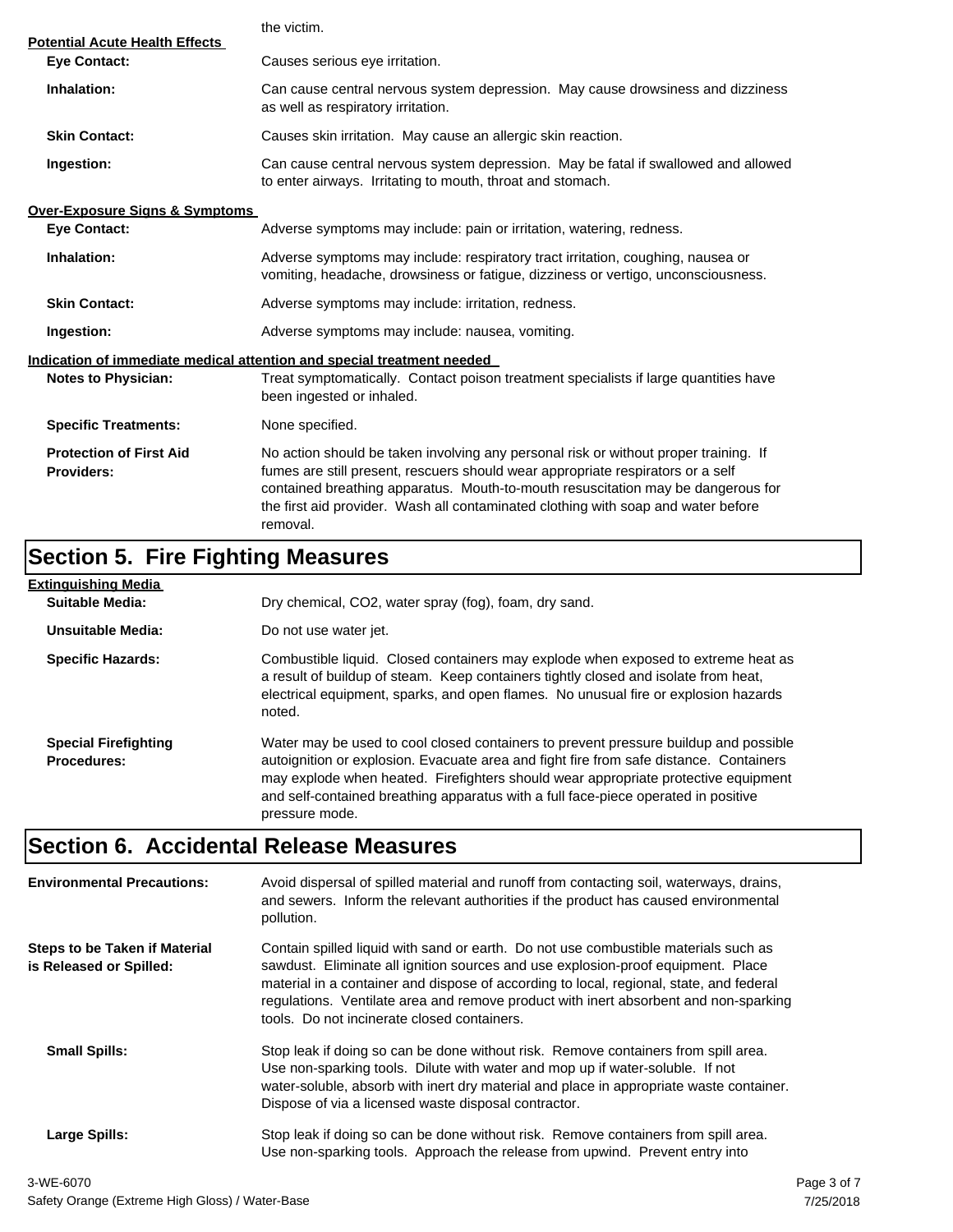sewers, waterways, basements, or confined areas. Wash spillages into an effluent treatment plant or proceed as follows: contain and collect spillage with inert absorbent materials and place in a container for disposal according to local regulations. Dispose of via a licensed waste disposal contractor. See Section 1 for emergency contact information and Section 13 for waste disposal.

# **Section 7. Handling and Storage**

| Handling: | Wash thoroughly after handling. Eating, drinking, and smoking should be prohibited in<br>areas where this material is handled, stored, and processed. Wash hands and face<br>before eating or drinking. Remove contaminated clothing and launder before reuse.<br>Use only with adequate ventilation. Follow all SDS and label precautions even after<br>container is emptied, as it may retain product residues. Avoid breathing fumes, vapors,<br>or mist. Avoid contact with eyes, skin, and clothing. |
|-----------|-----------------------------------------------------------------------------------------------------------------------------------------------------------------------------------------------------------------------------------------------------------------------------------------------------------------------------------------------------------------------------------------------------------------------------------------------------------------------------------------------------------|
| Storage:  | Store in a dry, cool, well ventilated place. Keep container tightly closed while not in<br>use. Isolate from heat, electrical equipment, sparks, and open flame. Do not store<br>above 120 degrees Fahrenheit. Protect from heat, moisture, and foreign materials.                                                                                                                                                                                                                                        |

#### **Section 8. Exposure Controls/Personal Protection**

| Chemical Name / CAS No<br>Ethylene Glycol Monobutyl<br>Ether<br>111-76-2<br>10 to 20%<br>Vapor Pressure: .11 kPa<br><b>Engineering Controls:</b> | <b>OSHA Exposure Limits</b><br>50 ppm<br>Use process enclosures, local exhaust ventilation, or other engineering controls to<br>keep worker exposure to airborne contaminants below any recommended or statutory<br>limits. The engineering controls also need to keep gas, vapor, or dust concentrations<br>below any lower explosive limits. Use explosion-proof ventilation equipment.                                                                                                                                                                                                                                                                                                                                                                                                                             | <b>ACGIH Exposure Limits</b><br>20 ppm | <b>Other Exposure Limits</b> |
|--------------------------------------------------------------------------------------------------------------------------------------------------|-----------------------------------------------------------------------------------------------------------------------------------------------------------------------------------------------------------------------------------------------------------------------------------------------------------------------------------------------------------------------------------------------------------------------------------------------------------------------------------------------------------------------------------------------------------------------------------------------------------------------------------------------------------------------------------------------------------------------------------------------------------------------------------------------------------------------|----------------------------------------|------------------------------|
| <b>Environmental Controls:</b>                                                                                                                   | Emissions from ventilation or work process equipment should be checked to ensure<br>they comply with the requirements of environmental protection legislation. In some<br>cases, fume scrubbers, filters, and other engineering modifications to the process<br>equipment may be required to reduce emissions to acceptable levels.                                                                                                                                                                                                                                                                                                                                                                                                                                                                                   |                                        |                              |
| <b>Respiratory Protection:</b>                                                                                                                   | Use a properly fitted, air-purifying or air-fed respirator complying with an approved<br>standard if a risk assessment indicates this is necessary. Respiratory protection<br>programs that meet OSHA 1910.134 and ANSI Z88.2 requirements must be followed<br>when workplace conditions warrant a respirator's use. A NIOSH/MSHA approved<br>respirator with an organic vapor cartridge may be permissible under circumstances<br>where airborne concentrations are expected to exceed exposure limits. Protection<br>provided by air purifying respirators is limited. Use a positive pressure, air supplied<br>respirator if there is any potential for an uncontrolled release, exposure levels are not<br>known, or in any circumstances where air purifying respirators may not provide<br>adequate protection. |                                        |                              |
| <b>Skin Protection:</b>                                                                                                                          | Use impervious, chemical resistant gloves to prevent prolonged skin contact and<br>absorption of material through the skin. Nitrile or neoprene gloves may afford<br>adequate protection. Personal protective equipment for the body should be selected<br>based on the task being performed and the risks involved, and should be approved by<br>a specialist before handling this product. Where there is a risk of ignition from static<br>electricity, wear anti-static protective clothing. For best protection, the clothing should<br>include anti-static boots, gloves, and overalls. Appropriate footwear should always be<br>used.                                                                                                                                                                          |                                        |                              |
| <b>Eye Protection:</b>                                                                                                                           | Safety eyewear, such as splash goggles or a full face shield, should be worn at all<br>times to protect against splashes of liquids.                                                                                                                                                                                                                                                                                                                                                                                                                                                                                                                                                                                                                                                                                  |                                        |                              |
| <b>Hygienic Measures:</b>                                                                                                                        | Wash thoroughly with soap and water before eating, drinking, or smoking. Remove<br>contaminated clothing immediately and launder before reuse.                                                                                                                                                                                                                                                                                                                                                                                                                                                                                                                                                                                                                                                                        |                                        |                              |

## **Section 9. Physical and Chemical Properties**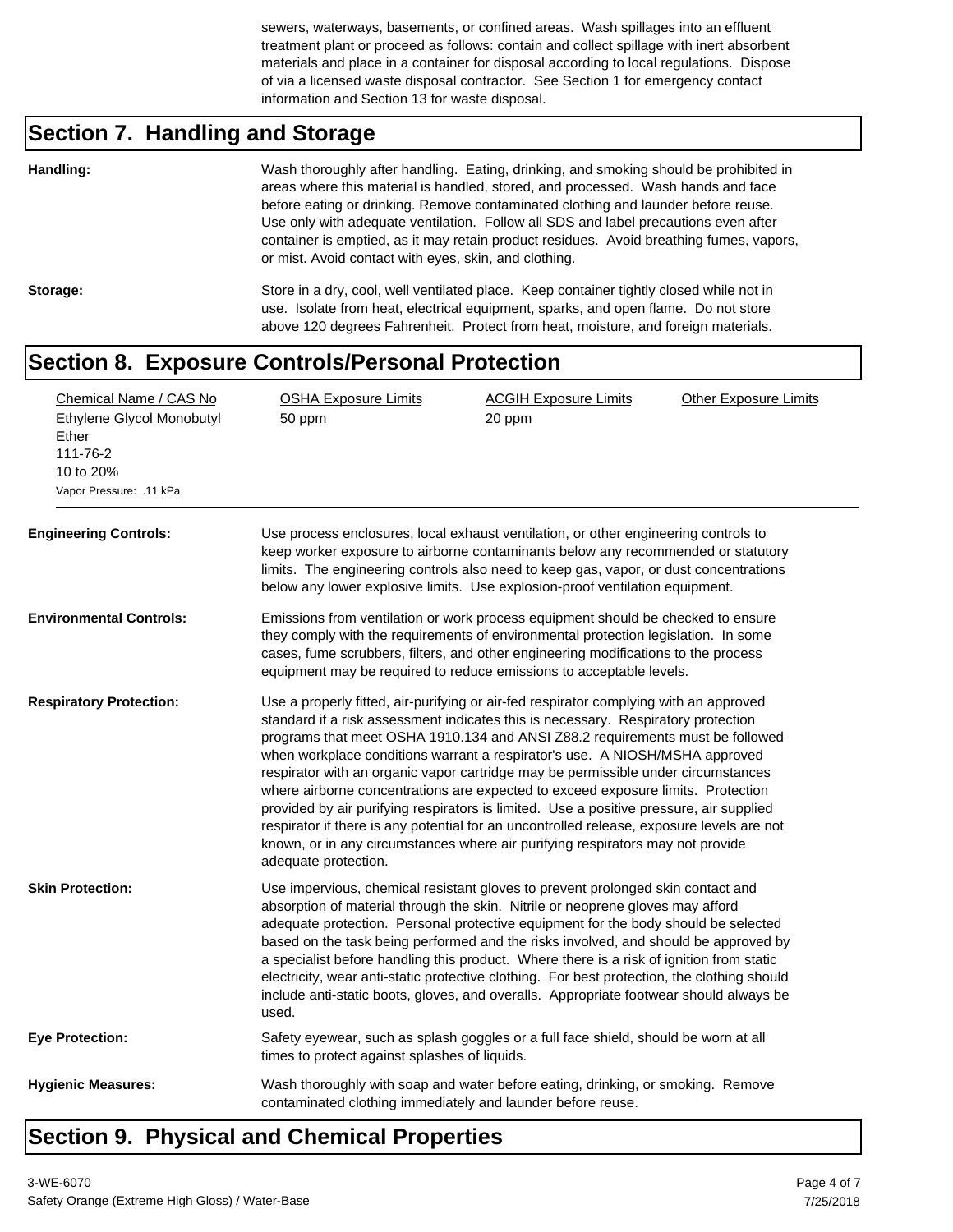| Physical State:               | Liquid                      |
|-------------------------------|-----------------------------|
| Odor:                         | Solvent odor                |
|                               |                             |
| Vapor Density                 | Heavier than air            |
| Vapor Density                 | 3.93                        |
| Vapor Pressure                | 7 mmHq                      |
| <b>Evaporation Rate</b>       | Slower than ether           |
| <b>Boiling Point</b>          | 171 C                       |
| Specific Gravity (SG)         | 1.063                       |
| Material VOC (Lb / Gal)       | 1.42                        |
| Material VOC $(g/L)$          | 169.85                      |
| Coating VOC (Lb/Gal)          | 2.83                        |
| Coating VOC (g/L)             | 339.69                      |
| Flash Point:                  | 61 Celsius (142 Fahrenheit) |
| Autoignition:                 | Not available               |
| LEL: L                        | 1.1%                        |
| UEL: I                        | 10.6%                       |
| <b>Partition Coefficient.</b> | Not available               |
| n-octanol/water:              |                             |
| Auto-ignition temperature:    | Not available               |
|                               |                             |

## **Section 10. Stability and Reactivity**

| <b>Conditions to Avoid:</b>      | Avoid temperatures above 120 degrees Fahrenheit. Avoid all possible sources of<br>ignition. Do not pressurize, cut, weld, braze, drill, or expose containers to heat. Do not<br>allow vapor to accumulate in low or confined areas. Avoid contact with strong acid and<br>strong bases. |
|----------------------------------|-----------------------------------------------------------------------------------------------------------------------------------------------------------------------------------------------------------------------------------------------------------------------------------------|
| Incompatibility:                 | Incompatible with strong oxidizing agents.                                                                                                                                                                                                                                              |
| <b>Hazardous Decomposition:</b>  | By open flame, carbon monoxide and carbon dioxide. When heated to decomposition,<br>product emits acrid smoke and irritating fumes. Contains solvents which may form<br>carbon monoxide, carbon dioxide, and formaldehyde.                                                              |
| <b>Hazardous Polymerization:</b> | Will not occur under normal conditions.                                                                                                                                                                                                                                                 |
| Stability:                       | The product is stable.                                                                                                                                                                                                                                                                  |

# **Section 11. Toxicological Information**

#### **Effects of Over-Exposure**

| Eye Contact:            | Causes serious eye irritation.                                                                                                                                                                                                                                                                                                                                                                                                                                                                                                                                                                                                                                                                                                                                       |
|-------------------------|----------------------------------------------------------------------------------------------------------------------------------------------------------------------------------------------------------------------------------------------------------------------------------------------------------------------------------------------------------------------------------------------------------------------------------------------------------------------------------------------------------------------------------------------------------------------------------------------------------------------------------------------------------------------------------------------------------------------------------------------------------------------|
| <b>Skin Contact:</b>    | Prolonged or repeated skin contact may cause irritation. Allergic reactions are<br>possible.                                                                                                                                                                                                                                                                                                                                                                                                                                                                                                                                                                                                                                                                         |
| Inhalation:             | Harmful if inhaled. High gas, vapor, mist, or dust concentrations may be harmful if<br>inhaled. Avoid breathing fumes, spray, vapors, or mist. May cause headaches and<br>dizziness. High vapor concentrations are irritating to the eyes, nose, throat, and lungs.<br>Prolonged or excessive inhalation may cause respiratory tract irritation.                                                                                                                                                                                                                                                                                                                                                                                                                     |
| Ingestion:              | Harmful or fatal if swallowed. Aspiration hazard if swallowed; can enter lungs and<br>cause damage.                                                                                                                                                                                                                                                                                                                                                                                                                                                                                                                                                                                                                                                                  |
| <b>Chronic Hazards:</b> | High concentrations may lead to central nervous system effects (drowsiness,<br>dizziness, nausea, headaches, paralysis, burred vision) and damage. Reports have<br>associated repeated and prolonged occupational overexposure to solvents with<br>permanent brain and nervous system damage. Contains carbon black pigment.<br>Chronic inflammation, lung fibrosis, and lung tumors have been observed in<br>experimental tests involving rats exposed to excessive concentrations of carbon black<br>and several insoluble dust particles for long periods of time. Tumors have not been<br>observed in other species under similar circumstances. Epidemiological studies of<br>North American workers show no evidence of clinically significant negative health |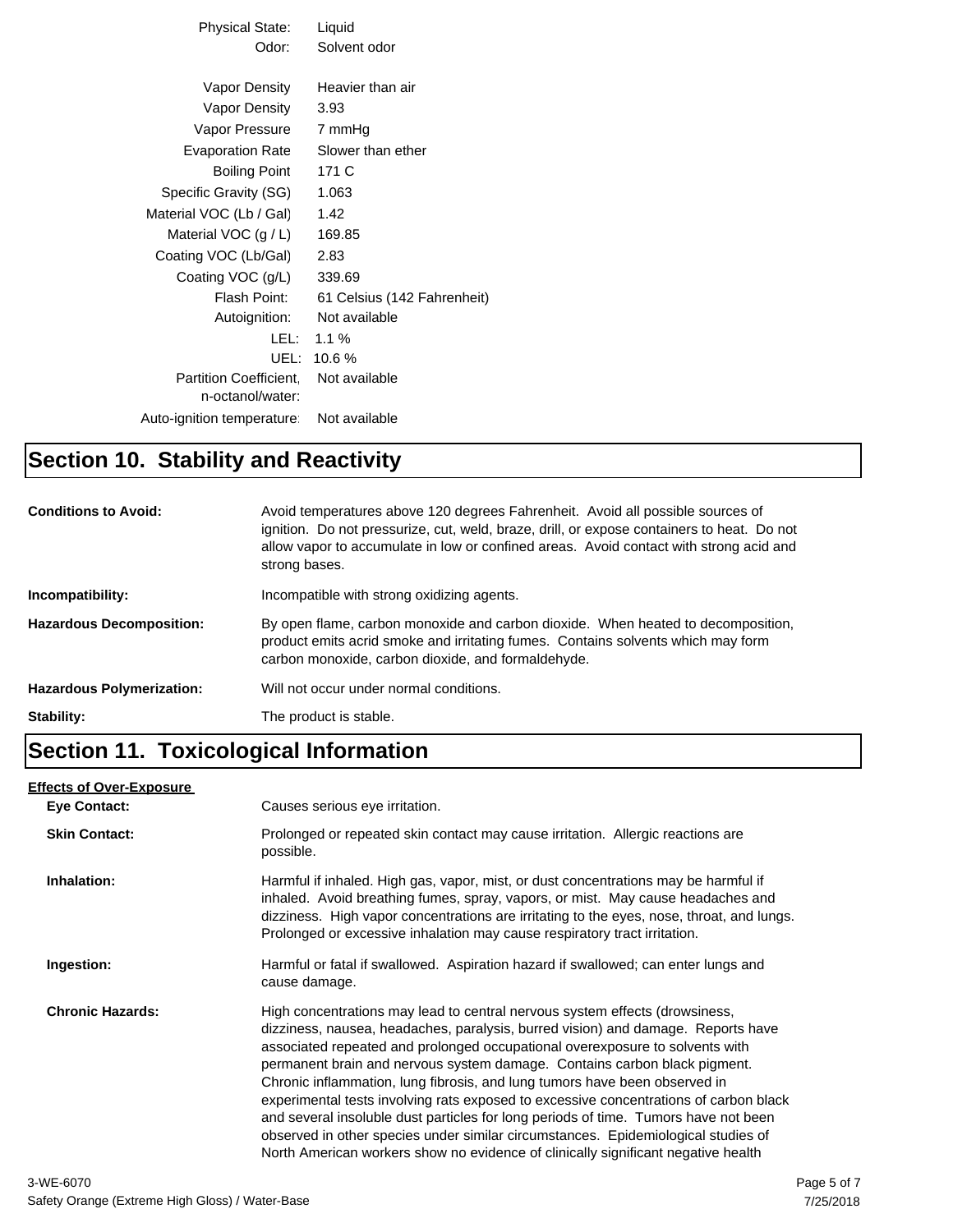|                                 | effects from occupational exposure to carbon black. Carbon black is listed as a Group<br>2B - Possibly Carcinogenic to Humans, by IARC and is proposed to be listed as A4 -<br>Not Classified as a Human Carcinogen by the American Conference of Governmental<br>Industrial Hygienists. Significant exposure is unlikely during typical application of this<br>product by roller or brush. Risk of overexposure depends on the duration and level of<br>exposure to dust from such processes as repeated sanding of dried surfaces, or<br>inhalation of spray mist, and the actual concentration of carbon black in the product<br>formula.                                                                                                        |
|---------------------------------|-----------------------------------------------------------------------------------------------------------------------------------------------------------------------------------------------------------------------------------------------------------------------------------------------------------------------------------------------------------------------------------------------------------------------------------------------------------------------------------------------------------------------------------------------------------------------------------------------------------------------------------------------------------------------------------------------------------------------------------------------------|
| <b>Primary Routes of Entry:</b> | Product contains titanium dioxide, which is listed as a Group 2B - Possibly<br>Carcinogenic to Humans by IARC. No significant exposure to titanium dioxide is<br>anticipated while using this product, in which titanium dioxide is bound to other<br>materials including resin and other pigments, during brush or rolling application.<br>Overexposure risks depend on duration and level of exposure to dust, such as from<br>repeated sanding of this product's dried film, or inhalation of spray mist, and the actual<br>concentration of titanium dioxide in the product formula. For additional information,<br>refer to IARC Monograph, Volume 93, 2010.<br>Eye contact, ingestion, inhalation, absorption through the skin, skin contact. |
| <b>Acute Toxicity Values:</b>   | Acute effects of this product have not been tested. Available data on individual<br>components, if any, will be listed below.                                                                                                                                                                                                                                                                                                                                                                                                                                                                                                                                                                                                                       |

#### **Section 12. Ecological Information**

| Product is a mixture of listed components.<br><b>Ecological Information:</b> |  |
|------------------------------------------------------------------------------|--|
|------------------------------------------------------------------------------|--|

## **Section 13. Disposal Information**

**Disposal Considerations:** The generation of waste should be avoided or minimized wherever possible. Disposal of this product, solutions, and any by-products should at all times comply with relevant environmental protection regulations and waste disposal regulations, in addition to any local or regional restrictions which may be in effect. Surplus and non-recyclable products should be disposed of via a licensed waste disposal contractor. Waste should not be disposed of untreated to the sewer unless fully compliant with the requirements of all authorities with jurisdiction. Waste packaging should be recycled whenever possible. Incineration or landfill should only be considered when recycling is not feasible. Take care when handling empty containers as they may retain some residual product. Vapor from residue may create a flammable or explosive atmosphere within the used container. Do not expose empty containers to heat or sparks, and do not weld, cut, or grind used containers unless they have been thoroughly cleaned. Avoid contact of spilled material with soil, waterways, drains, and sewer systems.

#### **Section 14. Transport Information**

|                                | Domestic (US DOT)                                                                                                                                                                                                                                                          | <b>International (IMDG)</b> | Air (IATA)    | Canada (TDG)  |  |
|--------------------------------|----------------------------------------------------------------------------------------------------------------------------------------------------------------------------------------------------------------------------------------------------------------------------|-----------------------------|---------------|---------------|--|
| <b>UN Number:</b>              | Not Regulated                                                                                                                                                                                                                                                              | Not Regulated               | Not Regulated | Not Regulated |  |
| <b>UN Shipping Name:</b>       |                                                                                                                                                                                                                                                                            | $\overline{\phantom{a}}$    |               |               |  |
| <b>Hazard Class:</b>           | $\overline{\phantom{a}}$                                                                                                                                                                                                                                                   |                             |               | -             |  |
| <b>Packing Group:</b>          |                                                                                                                                                                                                                                                                            | $\overline{\phantom{a}}$    |               |               |  |
| <b>Limited Quantity:</b>       |                                                                                                                                                                                                                                                                            |                             |               | ٠             |  |
| <b>Special Considerations:</b> | The presence of a shipping description for a particular mode of transport does not<br>indicate that the product is packaged suitably for that mode of transport. All packaging<br>should be reviewed for suitability prior to shipment, so that compliance with applicable |                             |               |               |  |

should be reviewed for suitability prior to shipment, so that compliance with applicable regulations can be ensured. Compliance with all applicable regulations is the sole responsibility of the person offering the product for transport. Persons loading and unloading dangerous goods should be trained in all the risks associated with the substances at hand, and on all actions to be taken in case of an emergency situation.